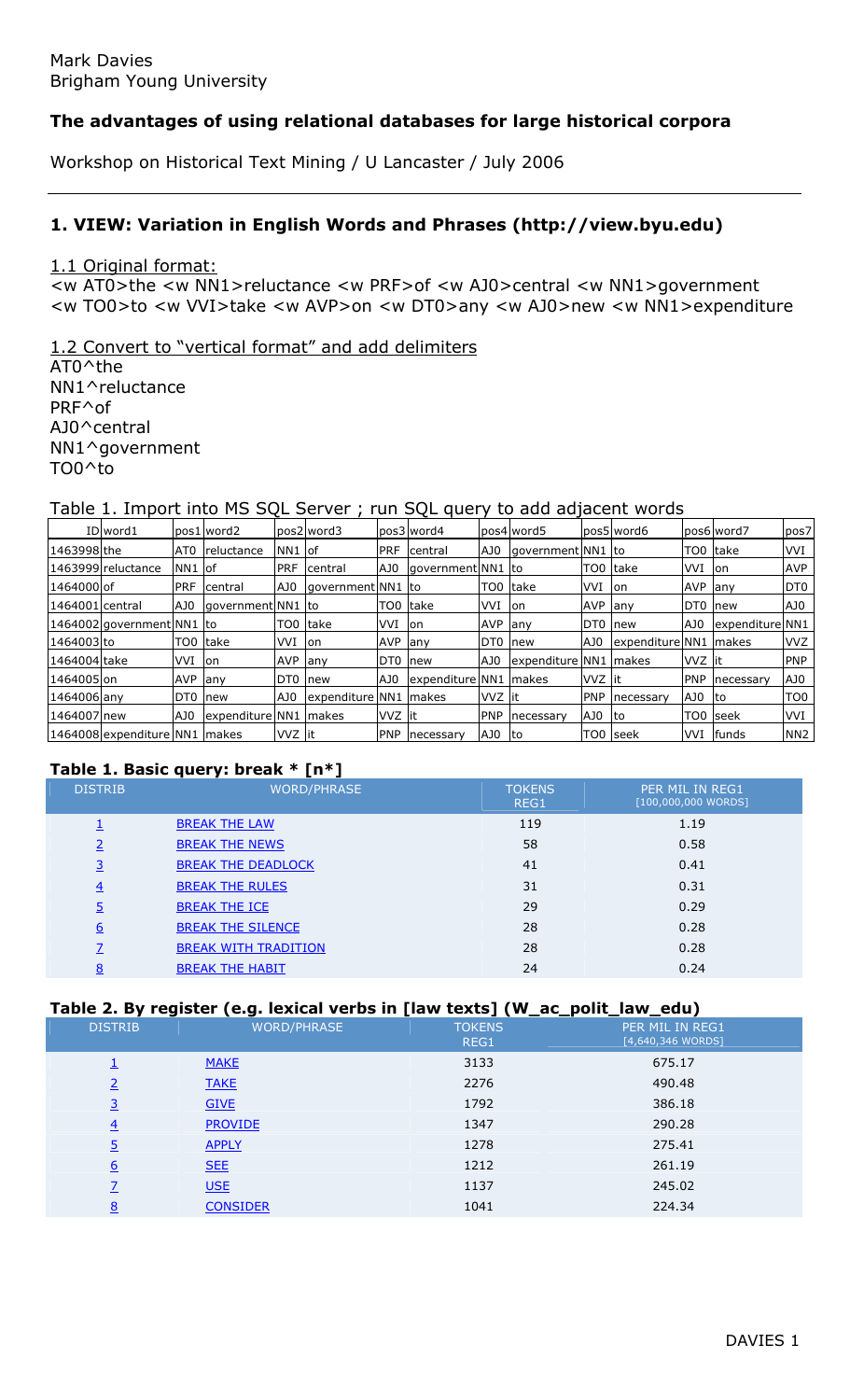#### Table 3. Specific to register (e.g. compare to other  $ACAD$ )  $(x \ge 2$  in both)

|                | -<br>. Г.          | ヽー・っ                  | . . <b>.</b> .        | <u>- , ,</u>                         |                                       |                                |
|----------------|--------------------|-----------------------|-----------------------|--------------------------------------|---------------------------------------|--------------------------------|
| <b>DISTRIB</b> | <b>WORD/PHRASE</b> | <b>TOKENS</b><br>REG1 | <b>TOKENS</b><br>REG2 | PER MIL IN REG1<br>[4,640,346 WORDS] | PER MIL IN REG2<br>[10,789,236 WORDS] | <b>REG 1-2</b><br><b>RATIO</b> |
| ᆂ              | <b>SUE</b>         | 331                   | 10                    | 71.33                                | 0.93                                  | 76.96                          |
| $\overline{2}$ | <b>CERTIFY</b>     | 27                    | 2                     | 5.82                                 | 0.19                                  | 31.39                          |
| $\overline{3}$ | <b>ADJOURN</b>     | 26                    | 2                     | 5.60                                 | 0.19                                  | 30.23                          |
| $\overline{4}$ | <b>NOTIFY</b>      | 38                    | 3                     | 8.19                                 | 0.28                                  | 29.45                          |
| $\overline{5}$ | <b>WAIVE</b>       | 38                    | 3                     | 8.19                                 | 0.28                                  | 29.45                          |
| 6              | <b>DISCLOSE</b>    | 190                   | 16                    | 40.95                                | 1.48                                  | 27.61                          |
| Z              | <b>OVERRULE</b>    | 23                    | 2                     | 4.96                                 | 0.19                                  | 26.74                          |
| 8              | <b>PROHIBIT</b>    | 53                    | 5                     | 11.42                                | 0.46                                  | 24.65                          |
| $\overline{9}$ | <b>PLEAD</b>       | 62                    | 6                     | 13.36                                | 0.56                                  | 24.03                          |
| <u>10</u>      | <b>RESCIND</b>     | 29                    | 3                     | 6.25                                 | 0.28                                  | 22.48                          |

### **Table 4. See relative frequency in all 70 registers (***plead***)**

| $\underline{\#}$ | <b>REGISTER NAME</b>    | # PER MILLION | # TOKENS       | # WORDS |
|------------------|-------------------------|---------------|----------------|---------|
| 1                | S courtroom             | 102.0         | 13             | 127474  |
| $\overline{2}$   | W fict drama            | 43.7          | $\overline{2}$ | 45757   |
| 3                | W letters prof          | 15.1          | $\mathbf{1}$   | 66031   |
| $\overline{4}$   | W ac polit law edu      | 14.2          | 66             | 4640346 |
| 5 <sup>5</sup>   | W fict poetry           | 13.5          | 3              | 222451  |
| 6                | W hansard               | 11.2          | 13             | 1156171 |
| $\overline{7}$   | W news script           | 10.8          | 14             | 1292156 |
| 8                | S parliament            | 10.4          | 1              | 96239   |
| 9                | W email                 | 9.4           | $\overline{2}$ | 213045  |
| 10               | W newsp other arts      | 8.4           | $\overline{2}$ | 239258  |
| 11               | S consult               | 7.2           | $\mathbf{1}$   | 138011  |
| 12               | W newsp brdsht nat misc | 5.8           | 6              | 1032943 |
| 13               | W newsp brdsht nat arts | 5.7           | $\overline{2}$ | 351811  |
| 14               | W newsp tabloid         | 5.5           | $\overline{4}$ | 728413  |
| 15               | W religion              | 5.3           | 6              | 1121632 |

# **Table 5. Lexical bundles (ACAD vs FICT)**

| <b>DISTRIB</b>          | <b>WORD/PHRASE</b>   | <b>TOKENS</b><br>REG1 | <b>TOKENS</b><br>REG <sub>2</sub> | PER MIL IN REG1<br>[15,429,582 WORDS] | <b>PER MIL IN REG2</b><br>[16,194,885 WORDS] | <b>REG 1-2</b><br><b>RATIO</b> |
|-------------------------|----------------------|-----------------------|-----------------------------------|---------------------------------------|----------------------------------------------|--------------------------------|
| $\overline{\mathsf{I}}$ | THE USE OF           | 3179                  | 170                               | 206.03                                | 10.50                                        | 19.63                          |
| $\overline{2}$          | <b>AS A RESULT</b>   | 2063                  | 143                               | 133.70                                | 8.83                                         | 15.14                          |
| $\overline{3}$          | IN WHICH THE         | 2589                  | 181                               | 167.79                                | 11.18                                        | 15.01                          |
| $\overline{4}$          | THE FORM OF          | 1487                  | 116                               | 96.37                                 | 7.16                                         | 13.45                          |
| $\overline{5}$          | THE NUMBER OF        | 2701                  | 213                               | 175.05                                | 13.15                                        | 13.31                          |
| 6                       | THE UNITED STATES    | 1768                  | 140                               | 114.59                                | 8.64                                         | 13.25                          |
| $\overline{Z}$          | THE EFFECT OF        | 1662                  | 133                               | 107.72                                | 8.21                                         | 13.12                          |
| 8                       | <b>THAT THERE IS</b> | 1635                  | 137                               | 105.97                                | 8.46                                         | 12.53                          |
| $\overline{9}$          | <b>CAN NOT BE</b>    | 2858                  | 242                               | 185.23                                | 14.94                                        | 12.40                          |

#### **Table 6. Collocates: [***kitchen***] within 10 words of a noun (by frequency)**

|   |                 | . .            | $\blacksquare$<br>. .  |          |
|---|-----------------|----------------|------------------------|----------|
|   | WORD            | # TIMES NEARBY | <b>TOTAL IN CORPUS</b> | % NEARBY |
|   | <b>DOOR</b>     | 518            | 23207                  | 2.2%     |
|   | <b>ROOM</b>     | 460            | 28443                  | 1.6%     |
| 3 | <b>TABLE</b>    | 425            | 18804                  | 2.3%     |
| 4 | <b>HOUSE</b>    | 261            | 47087                  | 0.6%     |
|   | <b>BATHROOM</b> | 205            | 2323                   | 8.8%     |

#### **Table 7. [***kitchen***] within 10 words of a noun (by percentage / modified Z-score)**

|                | <b>WORD</b>     | # TIMES NEARBY | <b>TOTAL IN CORPUS</b> | % NEARBY |
|----------------|-----------------|----------------|------------------------|----------|
|                | <b>DRAINER</b>  | 12             | 32                     | 37.5%    |
| $\overline{2}$ | <b>SINK</b>     | 92             | 285                    | 32.3%    |
| 3              | <b>SCULLERY</b> | 32             | 176                    | 18.2%    |
| 4              | <b>WORKTOP</b>  | 13             | 75                     | 17.3%    |
| 5              | <b>UTENSILS</b> | 22             | 127                    | 17.3%    |
| 6              | LIVING-ROOM     | 11             | 69                     | 15.9%    |
|                | <b>PANTRY</b>   | 18             | 155                    | 11.6%    |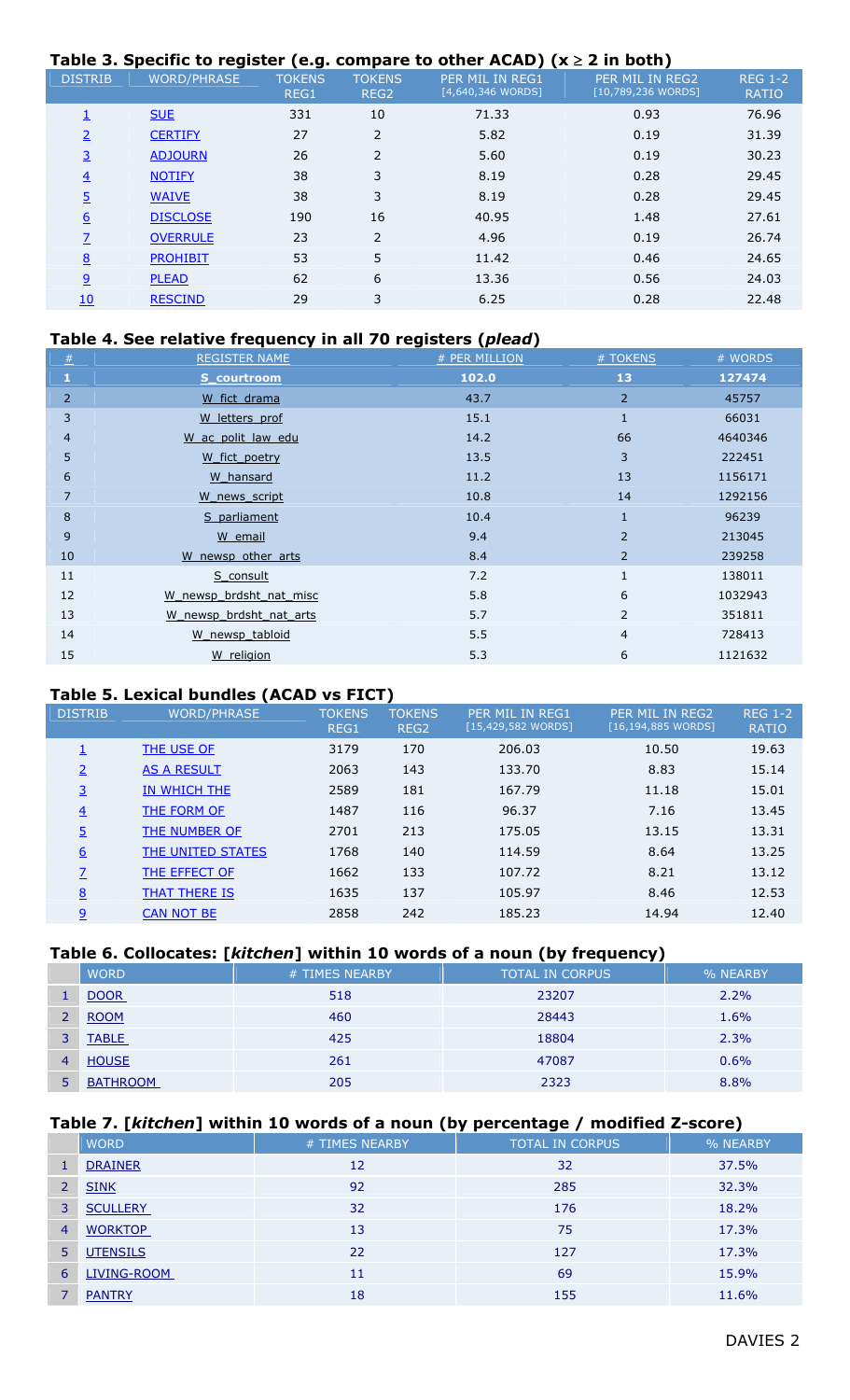# **Table 8. CHARTS: frequency of [nn\*] [nn\*] – six "macro" registers**

|                 |                       |                        |                               | $\frac{1}{2}$            |                          |                      |
|-----------------|-----------------------|------------------------|-------------------------------|--------------------------|--------------------------|----------------------|
| <b>REGISTER</b> | <b>SPOKEN</b><br>4887 | <b>FICTION</b><br>6076 | <b>NEWS</b><br><u> 11362 </u> | <b>ACADEMIC</b><br>16485 | <b>NON-ACAD</b><br>18960 | <b>MISC</b><br>34146 |
|                 |                       |                        |                               |                          |                          |                      |
|                 |                       |                        |                               |                          |                          |                      |
|                 |                       |                        |                               |                          |                          |                      |
|                 |                       |                        |                               |                          |                          |                      |
|                 | 472.9                 | 375.2                  | 1,068.1                       | 1,068.4                  | 1,139.8                  | 1,202.6              |

#### **Table 9. CHARTS: Frequency of [nn\*] [nn\*] – sub-registers of SPOKEN**

|  |  |  |  |  |  | DIS_ DOC_ NWS CLS_ CST_ CNV_ CRT_ DEM_ INT_ ORH_ COM_ HUM_ NAT_ POL_ SOC_ MTG_ PRL_ DEB_ SRM_ SP+_ SP-_ SPO_ TUT_ UNC |  |  |  |  |             |  |
|--|--|--|--|--|--|-----------------------------------------------------------------------------------------------------------------------|--|--|--|--|-------------|--|
|  |  |  |  |  |  |                                                                                                                       |  |  |  |  |             |  |
|  |  |  |  |  |  |                                                                                                                       |  |  |  |  |             |  |
|  |  |  |  |  |  |                                                                                                                       |  |  |  |  |             |  |
|  |  |  |  |  |  |                                                                                                                       |  |  |  |  |             |  |
|  |  |  |  |  |  |                                                                                                                       |  |  |  |  |             |  |
|  |  |  |  |  |  |                                                                                                                       |  |  |  |  |             |  |
|  |  |  |  |  |  | 515 650 689 291 312 305 604 283 509 450 1.390 118 1.235 413 375 744 873 959 109 934 660                               |  |  |  |  | 270 615 486 |  |

#### **Table 10. Grouping by synonyms: {sheer/utter/absolute} [nn\*]**

|    | $\frac{0}{0}$ |    | -     | <b>SHEER</b> |                | $\frac{0}{0}$ | $\ddot{\phantom{1}}$ | -     | <b>UTTER</b>      |                | $\frac{0}{0}$ | $\ddot{}$ |       | <b>ABSOLUTE</b> |
|----|---------------|----|-------|--------------|----------------|---------------|----------------------|-------|-------------------|----------------|---------------|-----------|-------|-----------------|
| Ŧ. | 1.00          | 60 | $- -$ | weight       | 1              | 1.00          | 19                   | $- -$ | confusion         | $\mathbf{1}$   | 1.00          | 98        | $- -$ | majority        |
| 2  | 1.00          | 31 | $- -$ | force        | $\overline{2}$ | 1.00          | 5                    | $- -$ | condemnation      | $\overline{2}$ | 1.00          | 84        | $- -$ | <u>terms</u>    |
| 3  | 1.00          | 26 | $- -$ | <u>luck</u>  | 3              | 1.00          | 5                    | $- -$ | devastation       | 3              | 1.00          | 54        | $- -$ | zero            |
| 4  | 1.00          | 23 | $- -$ | quantity     | $\overline{4}$ | 1.00          | 5                    | $-$   | disregard         | $\overline{4}$ | 1.00          | 53        | $- -$ | minimum         |
| 5  | 1.00          | 13 | $- -$ | cliff        | 5              | 1.00          | 5                    | $- -$ | helplessness      | 5              | 1.00          | 51        | $- -$ | value           |
| 6  | 1.00          | 12 | $ -$  | cliffs       | 6              | 1.00          | $\overline{4}$       | $- -$ | <b>loneliness</b> | 6              | 1.00          | 39        | $- -$ | egalitarianism  |
| 7  | 1.00          | 11 | $- -$ | coincidence  | 7              | 1.00          | 3                    | $- -$ | dejection         | 7              | 1.00          | 33        | $- -$ | <b>right</b>    |
| 8  | 1.00          | 10 | $- -$ | enjoyment    | 8              | 1.00          | 3                    | $- -$ | ruthlessness      | 8              | 1.00          | 27        | $- -$ | price           |

### **Table 11. Comparing collocates:** *man/woman* **+ ADJ**

|                | $MAN +$           | # MAN | # WOMAN        | % MAN  |                | WOMAN +            | # WOMAN | #<br><b>MAN</b> | % WOMAN |
|----------------|-------------------|-------|----------------|--------|----------------|--------------------|---------|-----------------|---------|
| 2              | <b>UNITED</b>     | 48    | $\mathbf 0$    | 100.0% | $\mathbf{1}$   | <b>CLEANING</b>    | 28      | $\mathbf{0}$    | 100.0%  |
| 3              | <b>MACHO</b>      | 36    | $\mathbf{0}$   | 100.0% | $\overline{2}$ | <b>DUMPY</b>       | 23      | $\mathbf{0}$    | 100.0%  |
| $\overline{4}$ | <b>BURLY</b>      | 30    | $\mathbf{0}$   | 100.0% | $\overline{4}$ | <b>LIBERATED</b>   | 18      | $\mathbf{0}$    | 100.0%  |
| 5              | <b>SELF-MADE</b>  | 29    | $\overline{0}$ | 100.0% | 5              | <b>MOTHERLY</b>    | 17      | $\mathbf{0}$    | 100.0%  |
| 6              | <b>ARMED</b>      | 26    | $\mathbf{0}$   | 100.0% | 11             | <b>BUXOM</b>       | 11      | $\mathbf{0}$    | 100.0%  |
| 10             | <b>CIVILISED</b>  | 19    | $\mathbf{0}$   | 100.0% | 12             | <b>RAPED</b>       | 10      | $\mathbf{0}$    | 100.0%  |
| 11             | <b>MUSCULAR</b>   | 19    | $\mathbf{0}$   | 100.0% | 13             | <b>VAGINAL</b>     | 8       | $\mathbf{0}$    | 100.0%  |
| 12             | <b>SCIENTIFIC</b> | 17    | $\mathbf{0}$   | 100.0% | 20             | <b>ABUSED</b>      | 6       | $\mathbf{0}$    | 100.0%  |
| 13             | <b>STEADY</b>     | 16    | $\overline{0}$ | 100.0% | 23             | <b>BOSSY</b>       | 6       | $\mathbf{0}$    | 100.0%  |
| 16             | <b>TALENTED</b>   | 14    | $\Omega$       | 100.0% | 24             | <b>CLINGING</b>    | 6       | $\mathbf{0}$    | 100.0%  |
| 21             | <b>CIVILIZED</b>  | 12    | $\mathbf 0$    | 100.0% | 25             | <b>COMPLAINING</b> | 6       | $\mathbf 0$     | 100.0%  |

#### **Table 12. Comparing collocates:** *chair* **in FICTION and ACADEMIC**

|                | <b>WORD</b>    | # REG 1 | # REG 2        | % REG 1 |                | <b>WORD</b>         | # REG 2        | # REG 1        | % REG 2 |
|----------------|----------------|---------|----------------|---------|----------------|---------------------|----------------|----------------|---------|
| 1              | <b>HANDS</b>   | 84      | $\bf{0}$       | 100.0%  | 1              | <b>COMMITTEE</b>    | 18             | $\overline{0}$ | 100.0%  |
| $\overline{2}$ | <b>LEGS</b>    | 62      | $\overline{0}$ | 100.0%  | $\overline{2}$ | <b>FIELD</b>        | 17             | $\mathbf 0$    | 100.0%  |
| 3              | <b>FIRE</b>    | 59      | $\bf{0}$       | 100.0%  | 3              | <b>MEMBERSHIP</b>   | 7              | $\mathbf{0}$   | 100.0%  |
| $\overline{4}$ | <b>FEET</b>    | 58      | $\bf{0}$       | 100.0%  | 4              | <b>PHILOSOPHY</b>   | $\overline{7}$ | $\mathbf 0$    | 100.0%  |
| 5              | <b>KITCHEN</b> | 55      | $\bf{0}$       | 100.0%  | 5              | <b>CIRCLE</b>       | 4              | $\mathbf 0$    | 100.0%  |
| 6              | <b>FACE</b>    | 50      | $\bf{0}$       | 100.0%  | 6              | <b>CO-ORDINATOR</b> | 4              | $\mathbf{0}$   | 100.0%  |
| 7              | <b>FLOOR</b>   | 47      | $\bf{0}$       | 100.0%  | 7              | <b>REFERENCE</b>    | 4              | $\mathbf{0}$   | 100.0%  |
| 8              | <b>WOMAN</b>   | 31      | $\bf{0}$       | 100.0%  | 8              | <b>ROLE</b>         | 4              | $\mathbf 0$    | 100.0%  |
| 9              | <b>END</b>     | 29      | $\bf{0}$       | 100.0%  | 9              | <b>MATHEMATICS</b>  | 3              | $\mathbf{0}$   | 100.0%  |
| 10             | <b>LEATHER</b> | 29      | $\bf{0}$       | 100.0%  | 10             | <b>FRENCH</b>       | $\overline{2}$ | $\mathbf 0$    | 100.0%  |
| 11             | <b>COFFEE</b>  | 28      | 0              | 100.0%  | 11             | <b>ADMISSIONS</b>   | $\overline{2}$ | $\mathbf 0$    | 100.0%  |
| 12             | <b>JACKET</b>  | 28      | 0              | 100.0%  | 12             | <b>INJURIES</b>     | $\overline{2}$ | $\overline{0}$ | 100.0%  |